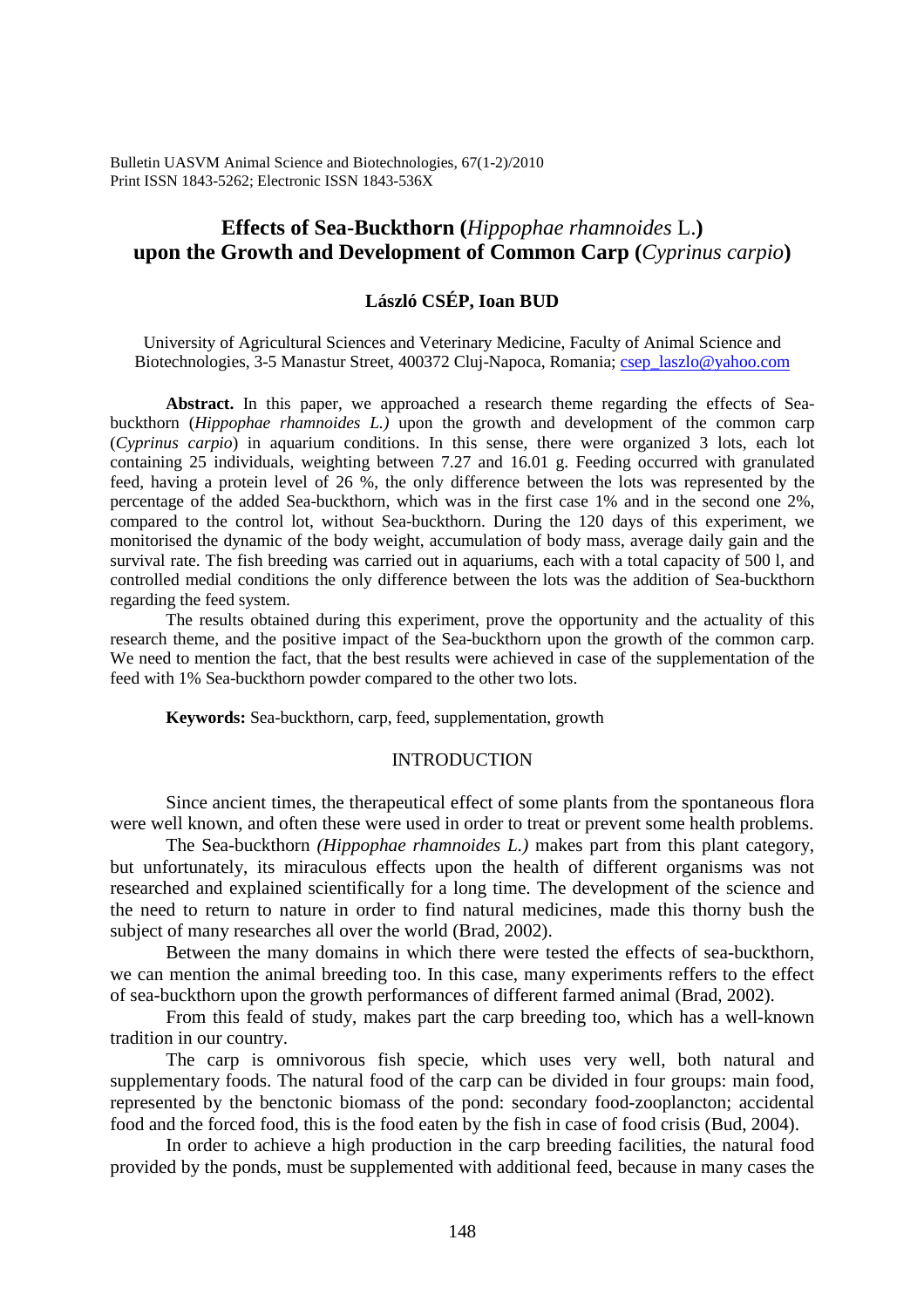natural food of the pond, is not sufficient to ensure a good development of the fish. The mentioned food supplementation can be made using different kinds of carp feeds, feed which may contain growth and healthy promoters (Oprea, 2000).

The researches made so far, upon the supplementation of some animal feeds with seabuckthorn have shown that this determined a higher growth rate and higher production level.

#### MATERIALS AND METHODS

The references studied so far, and the results achieved in case of adding sea-buckthorn in the feed of some farmed animals, made us approach this research theme, trough which we would like to higlight the effects of the sea-buckthorn upon the growth and development of the common carp in aquarium, laboratory conditions.

Our researches were carried out, in the aquaculture laboratory of the University of Agricultural Sciences and Veterinary Medicine, from Cluj-Napoca. In order to make the experiment possible, we used three aquariums with a capacity of 500 liters each. These aquariums represented the three studied lots, each of them containing 25 individuals of common carp, weighting between 7 and 16 g.

Feeding was made with granulated feed, having a protein level of 26%. The only difference between the feeds given to the experimental lots was represented by the supplementation of the feed with dried and ground sea-buckthorn, in proportion of 1% and 2%.

The experiment was carried out on 120 days, and at 30 days interspace, took place the individual weighting and measurement of the fish. The date collected, served to monitorise the effect of the two sea-buckthorn concentration, upon the growth of the biological material.

## RESULTS AND DISCUSSION

After 30 days of study, we obtained the first results, which showed significant differences between the experimental lots. The highest value was achieved by the Lot II, fed with feed containing 1% sea-buckthorn, having an average weight of 24.06 g, followed by an average of 12.69 g of the Lot III, fed with feed containing 2% sea-buckthorn, and last in order was the control lot (Lot I) which achieved just 11.64 g average weight (Tab. 1).

Tab. 1

| Date of<br>weighting   | Lot I-Control    |       | Lot II-1% sea-buckthorn |       | Lot III-2% sea-buckthorn |       |
|------------------------|------------------|-------|-------------------------|-------|--------------------------|-------|
|                        | $X \pm s_{x}(g)$ | V%    | $X \pm s_x(g)$          | $V\%$ | $X \pm s_x(g)$           | V%    |
| Stocking<br>28.10.2009 | $8.58 \pm 0.34$  | 19.58 | $16.1 \pm 0.73$         | 22.86 | $7.27 \pm 0.25$          | 17.26 |
| 28.11.2009             | $11.64 \pm 0.42$ | 18.13 | $24.06 \pm 1.02$        | 21.18 | $12.69 \pm 0.46$         | 18.28 |
| 28.12.2009             | $16.33 \pm 0.60$ | 18.30 | $35.12 \pm 1.62$        | 23.09 | $20.48 \pm 1.22$         | 29.72 |
| 28.01.2010             | $28.59 \pm 1.17$ | 20.43 | $56.13 \pm 2.67$        | 23.76 | $32.78 \pm 1.50$         | 22.92 |
| 28.02.2010             | $50.17 \pm 2.25$ | 22.4  | $91.19 + 5.62$          | 30.83 | $57.21 + 3.01$           | 26.28 |

Dynamics of the body weight depending on the administrated feed

At the second weighting, made at 60 days the evolution of the body weight was on the same linear ascending trend, the order between the lots being the same: Lot II, being superior to Lot I (control lot) and Lot III.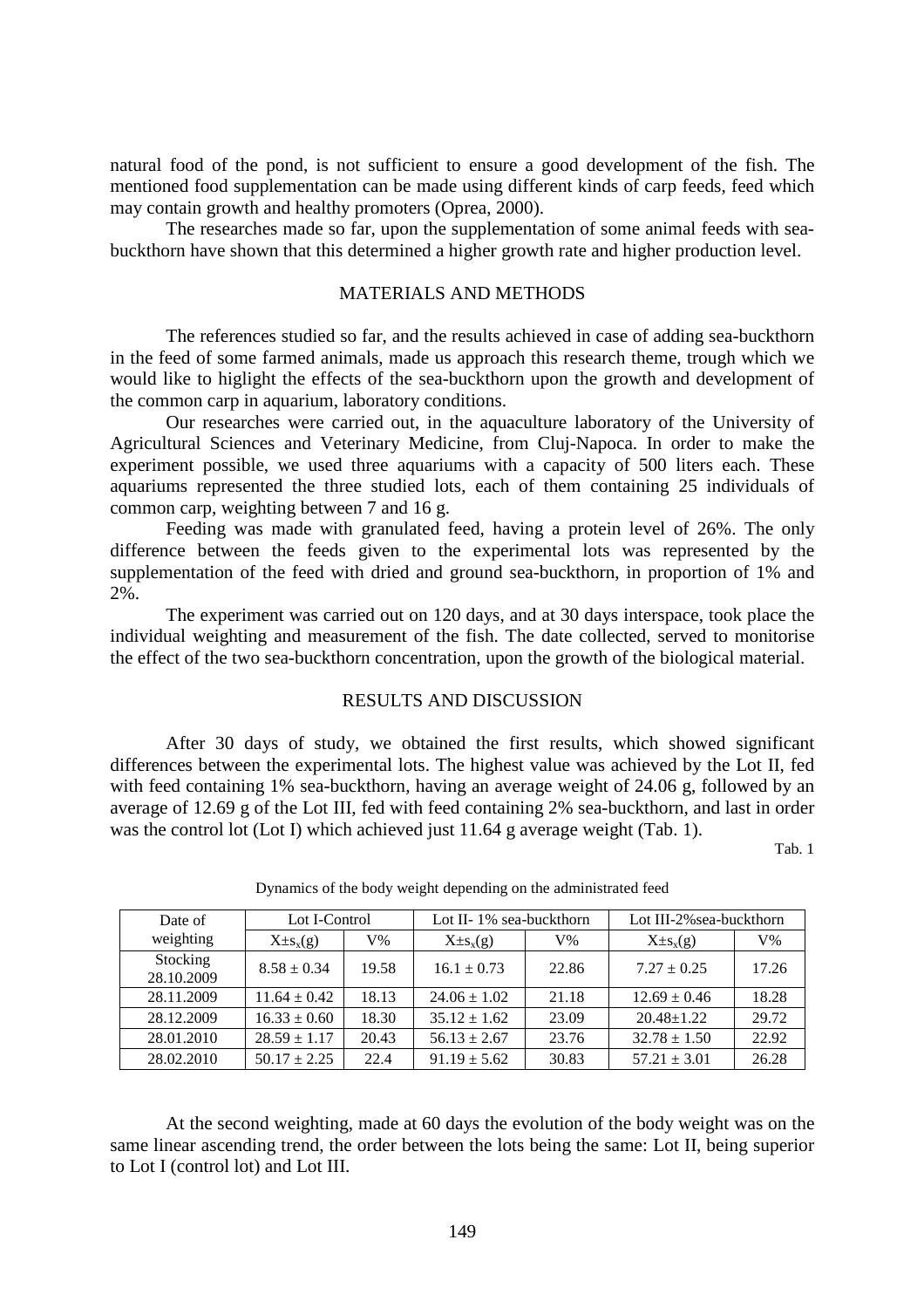After 90 days of experiments, the differences between the lots increased significantly but the growth order was the same with the order from the first two measurements.

At the end of the experiment, we concluded that Lot I which had part of 1% seabuckthorn in its` diet, reached the highest growth performance, having an average weight of 91.19 g, compared with 57.21g in the case of Lot III, and 50.17 g in the case of Lot I.

Following the date shown in Tab. 1, we can highlight the fact that the supplementation of the carp diet with 2% sea-buckthorn, determines a slower growth, having a mean value of 57.21 g, being closer to the value of the control lot (Lot I) with 50.17 g than to the value of the Lot II.

The results shown above, demonstrates the efficiency of the sea-buckthorn added in the diet of the common carp, but between certain proportions, proportion which will be tested in the future.

If we refer to the development of the accumulation of body weight, depending on the administrated feed, we can say, that the first place has been taken in this case too by the Lot II (Tab. 2).

Tab. 2

| Days interspace | Lot I<br>Control $(g)$ | Lot $\Pi$<br>1% Sea-buckthorn (g) | Lot III<br>$2\%$ Sea-buckthorn $(g)$ |  |
|-----------------|------------------------|-----------------------------------|--------------------------------------|--|
| $0-30$ days     | $3.06 \pm 0.08$        | $7.96 \pm 0.29$                   | $5.42 \pm 0.21$                      |  |
| $30-60$ days    | $4.69 \pm 0.18$        | $11.06 \pm 0.6$                   | $7.79 \pm 0.76$                      |  |
| $60-90$ days    | $12.26 \pm 0.57$       | $21.01 \pm 1.05$                  | $12.3 \pm 0.28$                      |  |
| 90-120 days     | $21.58 \pm 1.08$       | $35.06 \pm 2.95$                  | $24.43 \pm 1.51$                     |  |
| $0-120$ days    | $41,59 \pm 1,91$       | $75.09 \pm 4.89$                  | $49.94 \pm 2.78$                     |  |

| Evolution of the accumulation of body weight, depending on the administrated feed |
|-----------------------------------------------------------------------------------|
|-----------------------------------------------------------------------------------|

Analyzing the date shown in the table from above, we notice that in all three cases the accumulation of the body weight head an ascending trend, the highest values were achieved between 90 and 120 days with 21.58 g in case of Lot I, 35.06 g for Lot II, and 24.43 g for Lot III.

Regarding the accumulation of the body weight, through the whole experimental period, it can be noticed that the hierarchical order remains the same, in favor of the Lot II whit 75.09, g, fallowed by Lot III whit 49.94 g, and in the end is the control lot (Lot I) whit a value of 41.59 g.

Making a brief mathematical calculation, based on the total accumulation of the body weight, we can underline the fact that between Lot II and Lot I it was achieved a difference of 33.50 g, and between Lot II and Lot III a difference of 25.15 g. These differences show the positive effect of certain proportions the sea-buckthorn added in the fish diet.

Tab. 3

Evolution of the average daily gain, based on the administrated feed

| Days interspace | Lot $I$       | Lot $II$             | Lot III                   |  |
|-----------------|---------------|----------------------|---------------------------|--|
|                 | Control $(g)$ | 1% Sea-buckthorn (g) | $2\%$ Sea-buckthorn $(g)$ |  |
| $0-30$ days     | 0.10          | 0.26                 | 0.18                      |  |
| 30-60 days      | 0.15          | 0.36                 | 0.26                      |  |
| $60-90$ days    | 0.40          | 0.70                 | 0.41                      |  |
| 90-120 days     | 0.71          | 1.16                 | 0.81                      |  |
| Total period    | 0.34          | 0.62                 | 0.41                      |  |